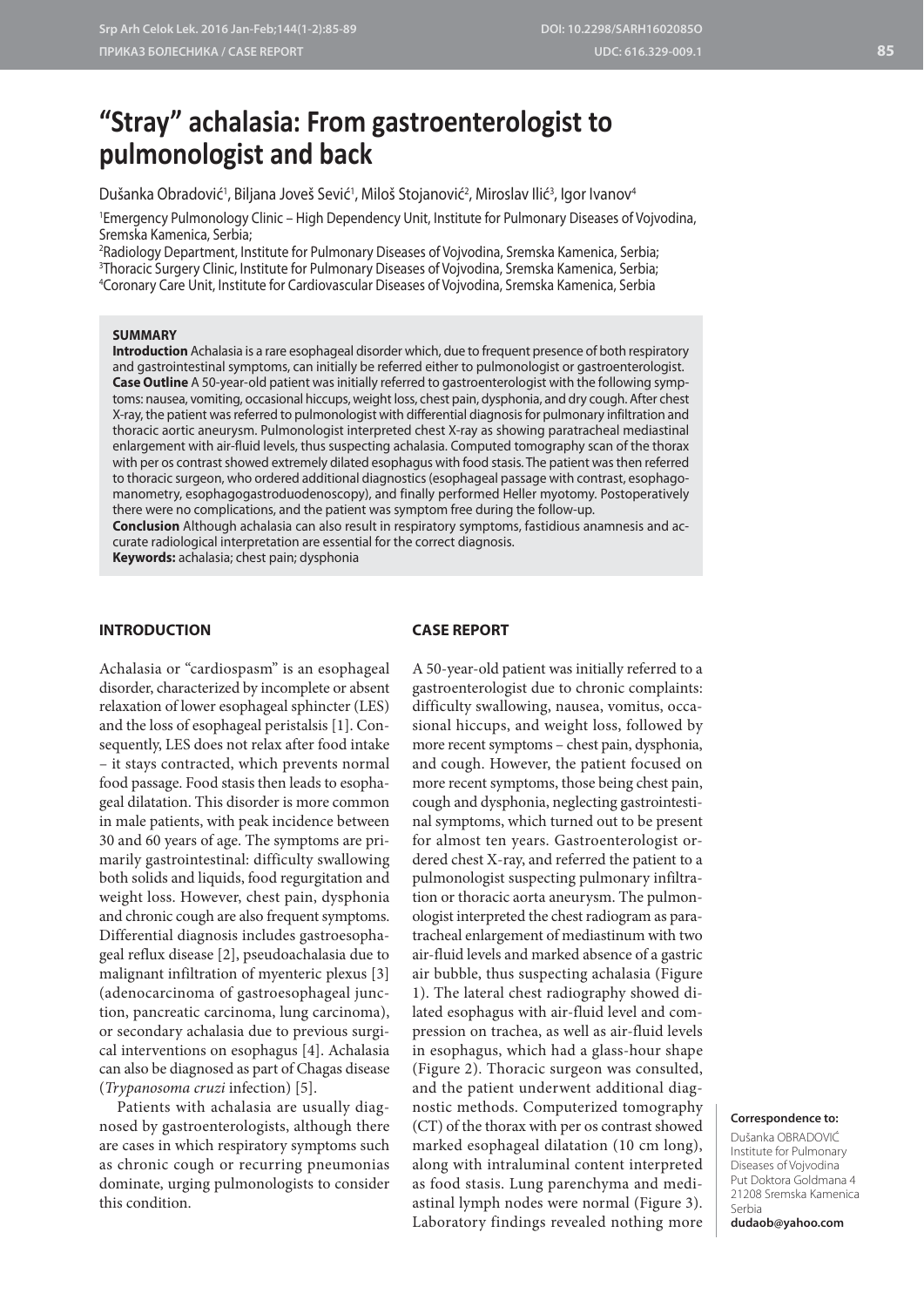

**Figure 1.** Chest radiography with widened upper mediastinum (arrowhead), two air-fluid levels (arrows), and absent gastric air bubble



**Figure 2.** The lateral chest radiography showed dilated esophagus with air-fluid level (arrow), and compression on trachea (arrowhead)



Figure 3. Axial CT shows dilated esophagus (arrow). Per os taken con-**Figure 4.** X-ray of esophageal passage preoperatively trast and food remains make up hydro-aeric level (arrow)

than slightly elevated alanine transaminase and gamma-GT. Electrocardiography showed left anterior hemiblock, sinus rhythm with 70 beats/min, with no signs of myocardial ischemia. Echocardiography showed only mild diastolic dysfunction of the left ventricle, ejection fraction was estimated at 65%. X-ray of the esophageal passage showed normal swallowing act, and contrast agent propagated across the dilated, tortuous esophagus, delineating food remnants. No esophageal contractions were noted, and the contrast agent propagated further to stomach, whose tonus was normal. Esophagus had a "sock-like" appearance, characteristic of achalasia (Figure 4).



Esophagogastroduodenoscopy was performed – the endoscopist described dilated esophagus containing food particles, and the signs of chronic esophagitis, as well as the lack of esophageal peristalsis. Given the spasm of cardia, transition to stomach was forced, upon which diffuse edema and erythema of gastric mucosa were seen. Esophageal manometry was also performed (Figure 5), complicated by the fact that manometric catheter could not be placed through LES. All contractions noted in the esophageal body were aperistaltic, simultaneous and of decreased amplitude, which corresponds to typical findings in achalasia. The patient underwent surgery – Heller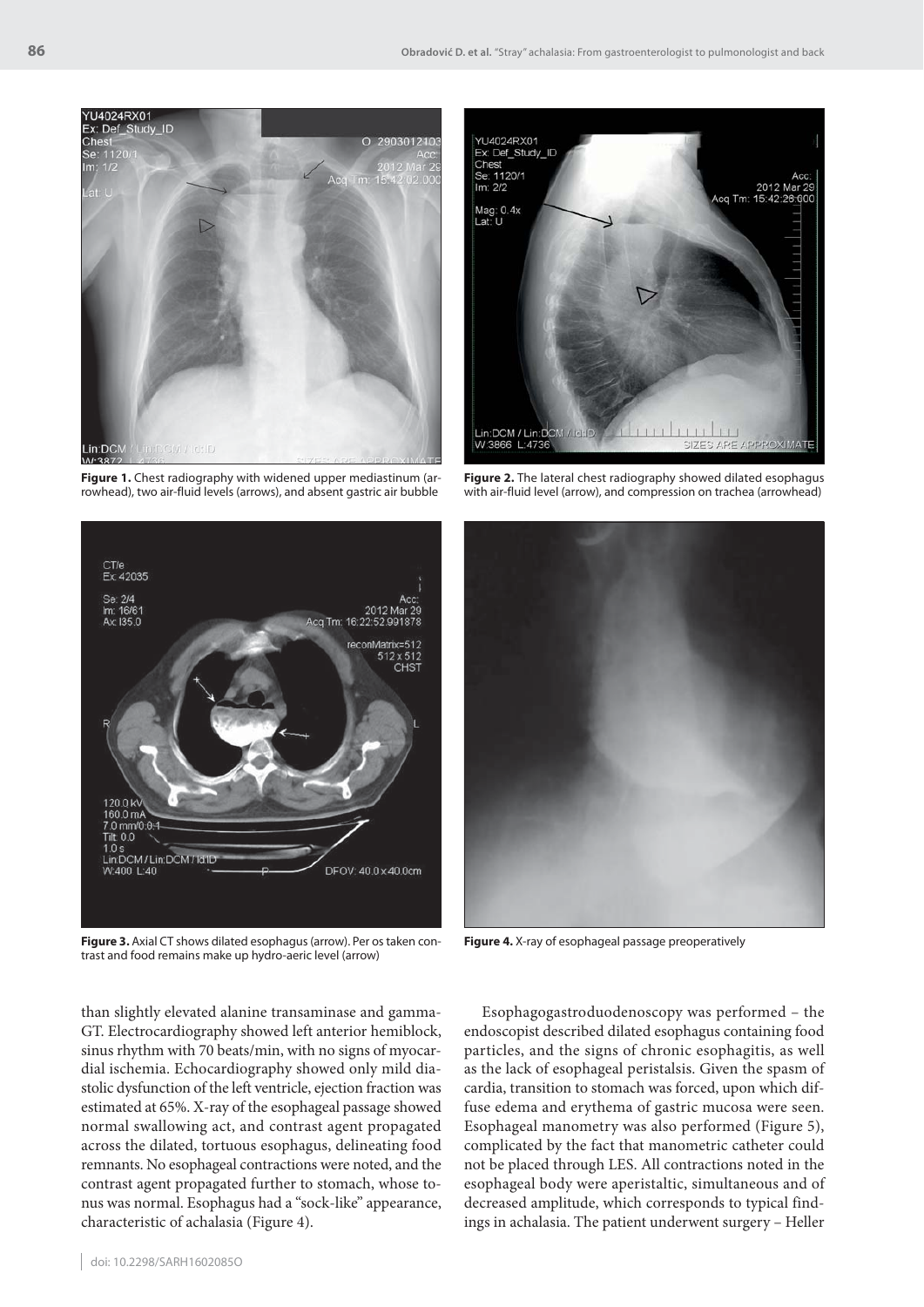| Gender:<br>Male<br>Date of birth:<br>1961<br>252<br>Patient number:<br>Investigation date: 04/18/2012                                                                            |                                |          |                   |                              |                                                                    |                                                              | Hospital:<br>Investigator:<br>Referred by: |                                                                | Investigation nr: 01<br>KC Voivodine klinika za GEH |                                                                                                         |                                |                              |                                                          |           |                                        |    |                      |            |   |      |    |     |
|----------------------------------------------------------------------------------------------------------------------------------------------------------------------------------|--------------------------------|----------|-------------------|------------------------------|--------------------------------------------------------------------|--------------------------------------------------------------|--------------------------------------------|----------------------------------------------------------------|-----------------------------------------------------|---------------------------------------------------------------------------------------------------------|--------------------------------|------------------------------|----------------------------------------------------------|-----------|----------------------------------------|----|----------------------|------------|---|------|----|-----|
| mmHg<br>P <sub>1</sub><br>$-20$                                                                                                                                                  | 100 Staphade Schody            |          |                   |                              |                                                                    |                                                              |                                            |                                                                |                                                     |                                                                                                         |                                |                              |                                                          |           |                                        |    |                      |            |   |      |    |     |
| mmHg<br>P <sub>2</sub><br>$-20$                                                                                                                                                  | 100 Esophagea bodyswallow 5 ml |          | Yect 4 yas look & | Contraction                  | raction Contraction<br>Compation Contraction2<br>Contraction<br>uı | list                                                         | centimeter                                 |                                                                | Wet swallow 5 ml<br>L.<br>21                        |                                                                                                         | 31 centimeter<br>32 cent mesar | 17                           | <b>b</b>                                                 |           | Well swallow 5 ml<br><b>zaciminoar</b> |    | <b>ATVES BYERSON</b> | centimeter |   |      |    |     |
| mmHg<br>P <sub>3</sub>                                                                                                                                                           | 100 Esophagea body             | 15<br>is |                   | 瞐<br>吊届                      | 16년                                                                | ы                                                            | IJ,<br>-1                                  | b                                                              | $\overline{2}$<br>bo                                |                                                                                                         | I3                             |                              |                                                          |           |                                        | đΑ |                      |            | b | я    |    | 76  |
| 100 Esophagea<br>mmHg<br><b>P4</b><br>$-20$                                                                                                                                      | body                           | 18       |                   | G<br>g                       | ο<br>ę                                                             | 읿                                                            |                                            |                                                                | 3<br>30                                             |                                                                                                         | hз                             |                              | b                                                        |           |                                        |    |                      | 77 P       | b | 1418 | 88 | 'nз |
| <b>Esophageal motility results</b><br>Average calculations for 4 swallow(s) [Wet swallow 5 ml]                                                                                   |                                |          |                   |                              |                                                                    |                                                              |                                            |                                                                |                                                     |                                                                                                         |                                |                              |                                                          |           |                                        |    |                      |            |   |      |    |     |
| Peak amplitude<br>Contraction duration                                                                                                                                           |                                |          |                   | P <sub>1</sub><br>15<br>11.5 |                                                                    | P <sub>2</sub><br>P <sub>3</sub><br>15<br>16<br>11.5<br>11.5 |                                            | P <sub>4</sub><br>18<br>11.5                                   |                                                     | Average<br>16<br>11.5                                                                                   |                                | Normals<br>30-160<br>$2 - 6$ |                                                          | mmHg<br>s |                                        |    |                      |            |   |      |    |     |
| Onset velocity(P1-P4)<br>Peak velocity(P1-P4)                                                                                                                                    |                                |          |                   |                              |                                                                    |                                                              |                                            |                                                                | $- cm/s$<br>171.43 cm/s                             |                                                                                                         |                                |                              |                                                          |           |                                        |    |                      |            |   |      |    |     |
| % Peristaltic contractions<br>% Simultaneous contractions<br>% Retrograde contractions<br>% Non transmitted contractions<br>% Dropped contractions<br>% Interrupted contractions |                                |          |                   |                              |                                                                    |                                                              |                                            | #<br>$\bf{0}$<br>4<br>0<br>$\mathbf 0$<br>$\theta$<br>$\Omega$ |                                                     | %<br>$\mathfrak{o}$<br>%<br>100 %<br>0<br>%<br>$\circ$<br>%<br>$\mathbf{0}$<br>%<br>$\overline{0}$<br>% |                                |                              | <b>Normals</b><br>80-100 %<br>$0 - 20%$<br>0%<br>$0-20%$ |           |                                        |    |                      |            |   |      |    |     |
|                                                                                                                                                                                  |                                |          |                   |                              |                                                                    |                                                              |                                            |                                                                |                                                     |                                                                                                         |                                |                              |                                                          |           |                                        |    |                      |            |   |      |    |     |

**Figure 5.** Esophagomanometric findings

cardioesophagomyotomy with Toupet fundoplication was performed from the beginning of dilatation on distal portion of esophagus up to 2 cm across cardia, the total length being 8 cm. Postoperatively there were no complications and the patient was discharged from the hospital.

A follow-up X-ray examination with barium showed unobstructed passage of the contrast agent to the stomach, without reflux in the Trendelenburg position. The patient is currently symptom free, and he has gained 5 kg of body mass. He refused follow-up esophagogastroduodenoscopy and esophageal manometry.

#### **DISCUSSION**

Achalasia is a rare esophageal disorder with different prevalence (in the United States of America it is 10.8 per 100,000 inhabitants) [6]. Predominant clinical features are gastrointestinal, such as dysphagia, food regurgitation, and weight loss. However, these patients may also have respi-

ratory symptoms: dyspnea, chest pain, dysphonia, and recurring aspiration pneumonias are also a possibility. According to the study by Sinan et al. [7] which included 110 adult patients with achalasia, most frequent respiratory symptoms were cough (37%), aspiration (31%), and dysphonia (21%). In children with achalasia, cough is a common symptom [8].

Diagnosis of achalasia is based on the detailed anamnesis, clinical features, and additional diagnostic procedures. These are the following: chest radiogram typically showing dilated esophagus and absence of gastric air bubble, which is insufficient for the final diagnosis, leading to further diagnostic methods such as gastroduodenal radiography with contrast agent, esophageal manometry and endoscopy. Also, a valuable diagnostic tool is a thoracic CT scan with per os contrast. Typical finding is a constricted LES, along with esophageal dilatation above the sphincter. Esophagomanometric measures indicate changes in esophageal wall pressures. During this test, a thin probe with numerous sensors is placed through the patient's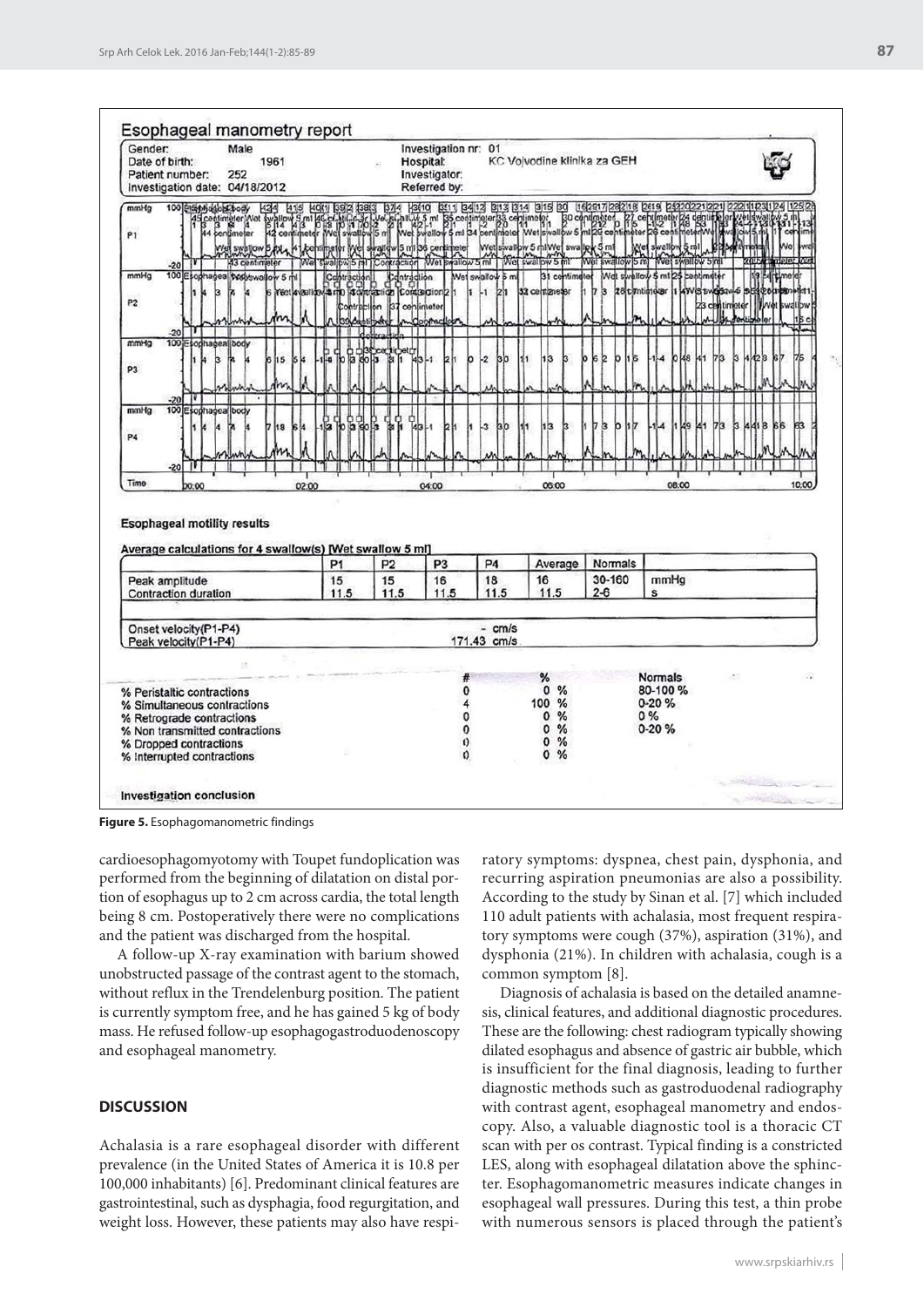nose or mouth in order to measure pressure changes in the esophageal wall. This test is used to confirm the diagnosis of achalasia, the typical finding being elevated LES pressure and inability to relax this sphincter during the act of swallowing, as well as the lack of peristalsis in distal esophageal segments [9]. The main advantage of endoscopy is the ability to confirm potential alternative diagnoses which may lead to the clinical findings similar to those of achalasia. These would primarily include esophageal carcinoma, esophageal ulcers, and bacterial or fungal infections. Also, biopsies taken during endoscopy may lead to pathohistological confirmation of the listed diagnoses.

Current guidelines of the American Gastroenterologists Association state that treatment modality in patients with achalasia should be determined with regard to sex, age, advantages of the particular therapeutic option but also the experience of the doctor in charge [9]. According to these guidelines, the first step in the treatment of achalasia should be either balloon dilatation or surgery. Balloon dilatation implicates balloon inflation at the level of esophageal and gastric junction with resulting rupture of muscle fibers, with preservation of esophageal mucosa. Success rate for this procedure is 80%, according to the study by Doder et al. [10] and esophageal perforation is noted in 5% of patients, which requires urgent surgical intervention [11]. Surgical method of choice is Heller's myotomy with partial fundoplication. Main complication of this procedure is gastroesophageal reflux [12]. Another treatment modality is endoscopic injection of botulin toxins (Botox) in the muscle fibers of LES [13].

Medicamentous therapy implies the use of calcium channel blockers and sublingual nitrates (isosorbide dinitrate or nitroglycerin), which have a temporary effect on LES pressure. These drugs are efficient in up to 10% of patients with mild or intermediate form of achalasia, but their therapeutic effect is short-term [14, 15]. Also, phosphodiesterase-5-inhibitor is used for similar purposes [16]. Dietetic regimen includes frequent small meals, thermally processed, followed by appropriate fluid intake. It is important to advise patients not to lie down after meals. Patients should avoid food which potentiates reflux (alcohol, caffeine, chocolate, ketchup). Peroral endoscopic myotomy is a more recent treatment modality [17]. Our case report pertains to the patient with achalasia which was not initially recognized by gastroenterologist. Literature cites several cases where achalasia was diagnosed by pulmonologists, due to dominant respiratory symptoms, such as chronic cough. Case report by Kwon et al. [18] describes a patient whose leading symptom was chronic cough, with occasional dysphagia and gastric reflux during the cough. Chest radiogram showed pneumonic infiltration in the right lung. Esophagogastroduodenoscopy was performed, which visualized esophageal mucosal ulcers and chronic gastritis. The patient was treated with levofloxacin and proton pump inhibitors. This therapy resulted in radiological resolution of previously described pneumonic infiltration, but chronic cough persisted, which led to thoracic CT, which showed dilatation of esophagus, that was filled with liquid content, which was interpreted as achalasia, along with new bilateral pneumonic infiltrations (aspiration pneumonia).

Esophagogastroduodenoscopy is not the diagnostic method of choice in these patients, since achalasia cannot be distinguished from gastroesophageal reflux disease [18]. Thoracic CT and esophagography are diagnostic methods which allow better visualization of morphologic changes on esophagus, which was the case in our patient. Since the patient was referred to a pulmonologist after a chest radiogram, thoracic CT was initially performed in order to guide further diagnostics.

Since the American Gastroenterologists Association states that myotomy or pneumatic dilatation may both be used, depending both on the individual characteristics of each patient and the doctors' experience, our patient underwent Heller's myotomy. Research performed on 73 patients with this surgical intervention showed excellent results in 89% of patients, and the six-month and six-year follow-up showed good results in 57% of patients [19]. Our patient is well two years after the surgical intervention, has no dysphagia and has regained body weight. He refused suggested follow-up procedures (esophagomanometry, esophagoscopy). However, regular follow-up is absolutely recommended in these patients, since up to 10–15% of patients with achalasia may develop the so called "end-stage" achalasia (megaesophagus), especially in patients whose initial esophageal dilatation was above 6 cm, which was the case in our patient [20].

Even though achalasia requires multidisciplinary approach, its leading manifestations are gastrointestinal, which, combined with the radiological findings, should first prompt gastroenterological evaluation.

#### **REFERENCES**

- 1. Francis DL, Katzka DA. Achalasia: update on the disease and its treatment. Gastroenterology 2010; 139:369-74. [DOI: 10.1053/j.gastro.2010.06.024] [PMID: 20600038]
- 2. Kessing BF, Bredenoord A J, Smout A J. Erroneous diagnosis of gastroesophageal reflux disease in achalasia. Clin Gastroenterol Hepatol. 2011; 9:1020-4. [DOI: 10.1016/j.cgh.2011.04.022] [PMID: 21683804]
- 3. Tucker HJ, Snape WJ Jr, Cohen S. Achalasia secondary to carcinoma: manometric and clinical features. Ann Intern Med. 1978; 89:315-8. [DOI: 10.7326/0003-4819-89-3-315] [PMID: 686541]
- 4. Rozman RW Jr, Achkar E. Features distinguishing secondary achalasia from primary achalasia. Am J Gastroenterol. 1990; 85:1327-30. [PMID: 2220723]
- 5. Dantas RO, Aprile LR. Esophageal contractions in Chagas' disease and in idiopathic achalasia. J Clin Gastroenterol. 2005; 39(10):863-8. [PMID: 16208109]
- 6. Sadowski DC, Ackah F, Jiang B, Svenson LW. Achalasia: incidence, prevalence and survival. A population-based study. Neurogastroenterol Motil. 2010; 22:e256-61. [DOI: 10.1111/j.1365-2982.2010.01511] [PMID: 20465592]
- 7. Sinan H, Tatum RP, Soares RV, Martin AV, Pellegrini CA, Oelschlager BK. Prevalence of respiratory symptoms in patients with achalasia. Dis Esophagus. 2011; 24:224-8. [DOI: 10.1111/j.1442-2050.2010.01126] [PMID: 21073619]